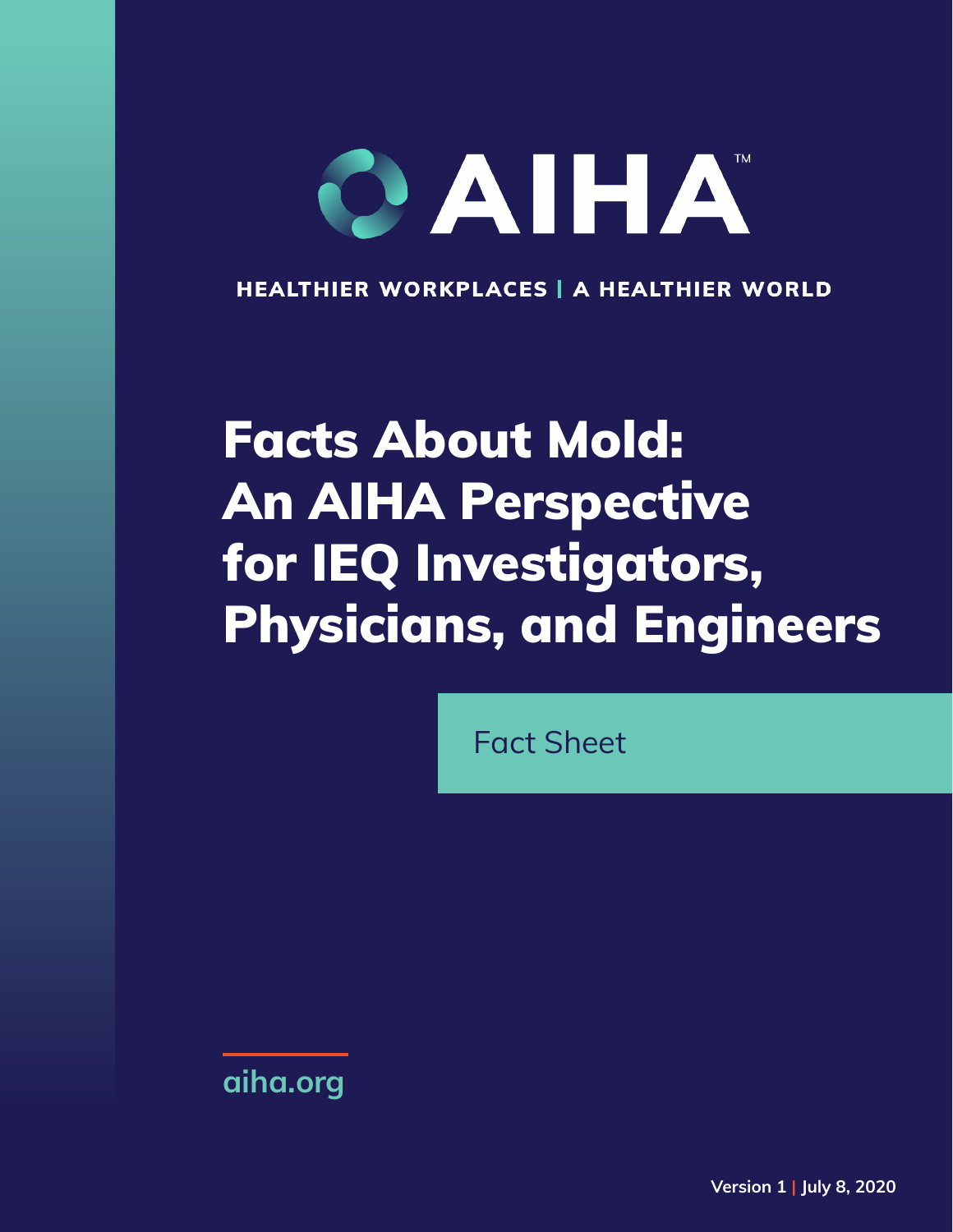*Sponsored by the AIHA® Indoor Environmental Quality Committee and the AIHA® Biosafety and Environmental Microbiology Committee*

The U.S. Centers for Disease Control and Prevention (CDC), the Institute of Medicine of the U.S. National Academy of Sciences, the American Academy of Allergy, Asthma & Immunology (AAAAI), Health Canada, and the World Health Organization all agree that living or working in a building with mold-damaged building materials results in increased risk of respiratory diseases such as asthma.

The American Industrial Hygiene Association (AIHA) has worked to translate the advice from these public health and medical authorities into state-of-the-art inspection and sampling protocols. These protocols are captured in AIHA's *Recognition, Evaluation and Control of Indoor Mold* publication, also known as the Green Book. These methods are suitable for assessing visible and hidden mold contamination and developing a mold remediation plan.

Assessments and reports based on the Green Book protocols are useful for industrial hygiene, occupational medicine, and allergy and respiratory medicine as well as the owners and engineers tasked with repairing and/or remediating buildings with mold growth. The information in this document represents a carefully reviewed summary of potentially useful information on the management and remediation of mold and dampness in buildings.

People with symptoms commonly associated with mold exposure and who have been informed that they have been living or working in a building with serious mold damage should consult their doctor. Allergists are best positioned to address specific concerns. Symptoms that may be believed to be from mold exposure may be due to other causes, such as bacterial or viral infections or other environmental allergies.

Authorities throughout the world agree that living or working in a building with active mold growth can result in respiratory health effects including exacerbation of asthma in mold-sensitive asthmatics as well as increased risk of getting allergic disease and

upper-respiratory disease. All of the guidelines referenced below state that if you see visible mold and damage, this should be addressed promptly.

Based on extensive research conducted all over the world, the authorities and guidelines acknowledge that the risk of mold-related health effects of building occupants is proportional to the extent of mold and moisture damage in the building. Hence the risk, as well as the complexity of managing a mold and dampness problem, is proportional to the nature and extent of mold growth and damage. A few square inches of visible mold on, for example, a window frame should be cleaned up as described by the U.S. Environmental Protection Agency (EPA) and other public health agencies' guidelines.

If extensive mold growth or mold-related damage is discovered, the risk of exposure of workers, including during cleaning, is serious, and the remediation should be handled by someone qualified and experienced in this area of practice. However, regardless of the amount of mold growth and related damage, the underlying moisture problem that has resulted in the growth must be addressed.

After the moisture problem is resolved and any mold growth or damage is removed, the space must be given a thorough cleaning to remove fine particles. This can normally be accomplished with a good-quality vacuum cleaner equipped with a high-efficiency particulate air (HEPA) filter and damp wiping of hard surfaces.

The health effects of mold generally relate to breathing fragments of the mixture of fungi that inevitably occur on a damp surface: they are never related to one species of mold. The fragments get into the air when the moisture dries and when there is movement of air across a surface where fungi fragments are found. If there is carpet present, the fungal fragments can accumulate and then can be resuspended by normal room activity.

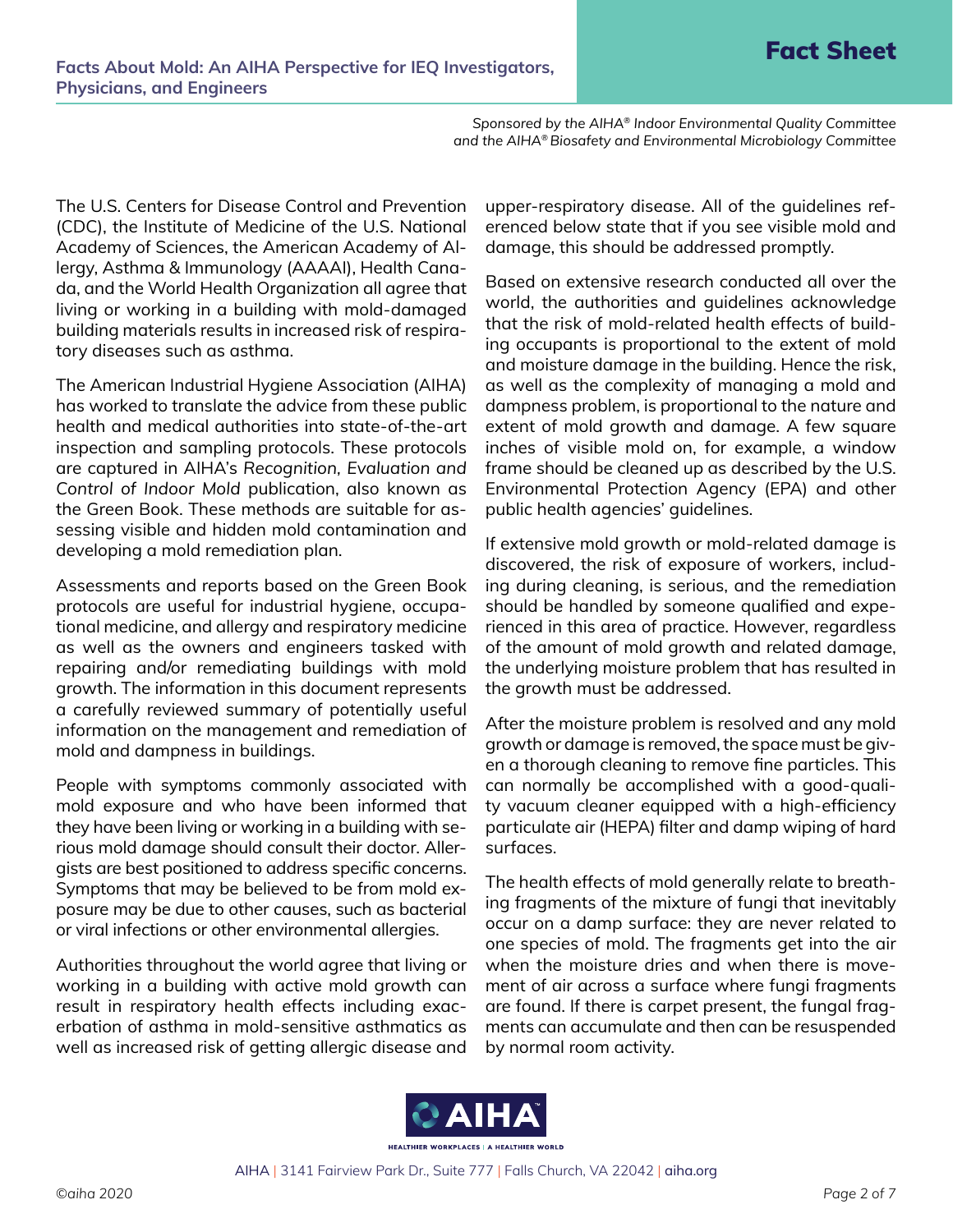Molds can produce a number of biochemicals, notably mold glucan ("beta 1,3 D glucan in triple helical form"), as well as species-specific allergens and low molecular weight organic compounds. There is a broad consensus that allergic reactions reported with mold exposures in buildings are mainly due to mold glucan, allergens, and other mold proteins.

Some molds can also produce mycotoxins under certain conditions. Many of the mold species that can produce mycotoxins are found in agriculture growing on food and feed, but they do not grow on damp building materials. Animal studies have demonstrated that for mycotoxin-related health effects to be of concern, exposures to these agriculturally important mycotoxins generally require either very high airborne concentrations or exposure through ingestion.

There is wide variability in how people are affected by airborne mold spore exposure. People who may be affected more severely and quickly than others include:

- individuals with respiratory conditions, allergies, or asthma
- infants and children
- pregnant women

Investigation and remediation of mold and moisture damage in buildings must be based on an informed inspection augmented by the judicious use of consensus sampling methods. However, it must be noted that, in most cases, sampling (air, wipe, and bulk) is not necessary to identify and address the mold-related problem. The protection of remediation workers and occupants during investigation and remediation is essential to prevent unnecessary exposures.

In cases where occupants have serious preexisting respiratory conditions, relocation may be appropriate. This is particularly true in large buildings, where it is essential to consider that the number of people in potentially higher risk categories might be quite large. Addressing potentially sensitive populations requires that the risk communication process be well managed and timely, such that people who might need to consult a physician are able to do so prior to mold disturbance and remediation.

It is very important to consider that it is not unusual for buildings to have several concurrent problems that affect indoor environmental quality (IEQ) or the perception of inadequate IEQ. Investigations of apparent or suspected mold-related health complaints should be holistic in nature, and they must consider all of the possible causes of adverse health symptoms and occupant complaints.

Studies of occupant complaints find that a high percentage of complaints perceived to be mold related are due instead to inadequate fresh air ventilation and distribution; a lack of temperature and humidity control; inadequate control of contaminants from outdoor air; and contaminants arising from equipment or activities occurring within the structure (including cooking).

### **CIHs and other IEQ practitioners**

Certified Industrial Hygienists (CIHs) and other IEQ practitioners who are qualified in fungal assessment and remediation practices should approach mold growth and water-intrusion investigations with the same mind-set they use when they approach all IEQ and other investigations addressing potential occupant exposures. The process includes three of the five key industrial hygiene practice elements: anticipation, recognition, and evaluation.

Even though the CIH or IEQ practitioner can reasonably anticipate that there will be mold exposures associated with water intrusion when the water intrusion is not immediately addressed, mold may or may not be the primary cause of any adverse health

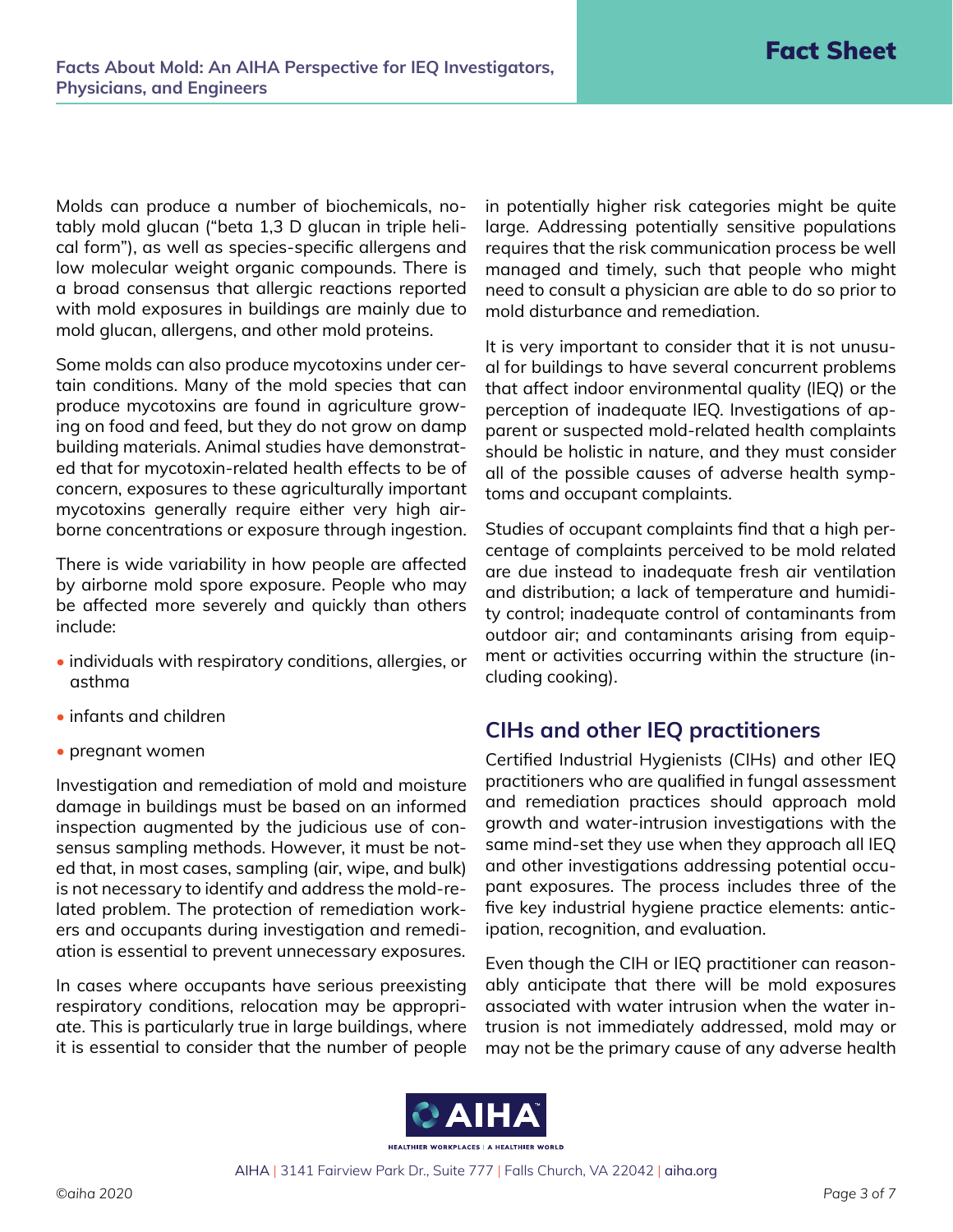effect(s) that may be experienced by the occupants. The CIH or IEQ practitioner should ensure that, while investigating mold-related complaints, whether apparent or reported, active consideration of other possibilities affecting IEQ in the space is an essential part of the investigation.

The first and most important factor in becoming a competent IEQ practitioner involved in mold assessment is to obtain the necessary experience in each of the broad categories of buildings discussed. A professional who primarily has dealt with single-family dwellings may not be qualified to investigate an office complex, a large school, or other more complex building environment, while the converse may also be true.

A second important factor is for the IEQ professional to become familiar with current best-practice guidelines from the AIHA and other authorities on building inspections and sampling (such as the AIHA Green Book, and the AIHA *Field Guide for the Determination of Biological Contaminants in Environmental Samples*).

In addition, for certain buildings, it is essential to be familiar with the American Society of Heating, Refrigerating and Air-Conditioning Engineers (ASHRAE) guidelines on moisture and ventilation management in *Standard 160 - Criteria for Moisture-Control Design Analysis in Buildings*, and the pertinent areas of ASHRAE's *Ventilation for Acceptable Indoor Air Quality* Standards 62.1 (commercial buildings) and 62.2 (multifamily residential buildings).

#### **How should a building be evaluated for mold growth?**

The first step is to perform an inspection to check building materials and spaces for visible mold growth and signs of moisture damage indicating a history of water leaks and/or condensation. Any occupant complaints should be noted, as well as any musty or moldy odors.

Components of the building ventilation system should be inspected with particular emphasis on the filters, cooling coils (if present), the fan chamber (including drip and condensate pans), any internal insulation, and any plumbing where condensation may occur. If mold growth or moisture problems are identified, the potential for dissemination to other areas (including heating, ventilation and air-conditioning, or HVAC) operating conditions and air-pressure differentials between the area of growth and surrounding areas) should be determined. The nature and extent of the mold and moisture damage should also be characterized to determine its impact on the building and its occupants.

The risk of potential health consequences varies, but it is generally proportional to the amount of visible mold/moisture damage and the degree of isolation of the mold growth from the occupied space.

Exposure risk from greatest to least would be growth:

- on surfaces inside the HVAC system or adjacent to return/makeup air intakes,
- on surfaces exposed to occupied space,
- on interior walls or floor cavities, and
- in the interior of exterior walls with poor air barriers.

If the mold contamination is identified in the HVAC system, immediate steps are required to prevent dissemination of mold spores. If the mold damage is on the surface of walls, ceilings, or floors exposed to the occupied space, prompt steps are required to contain, and remediate, the mold-contaminated areas. These steps are urgent because what is visible on the occupied side of these surfaces is likely just a fraction of the total mold growth.

If mold is suspected but not visibly detected after a thorough inspection, then microbial air sampling conducted in accordance with guidance documents

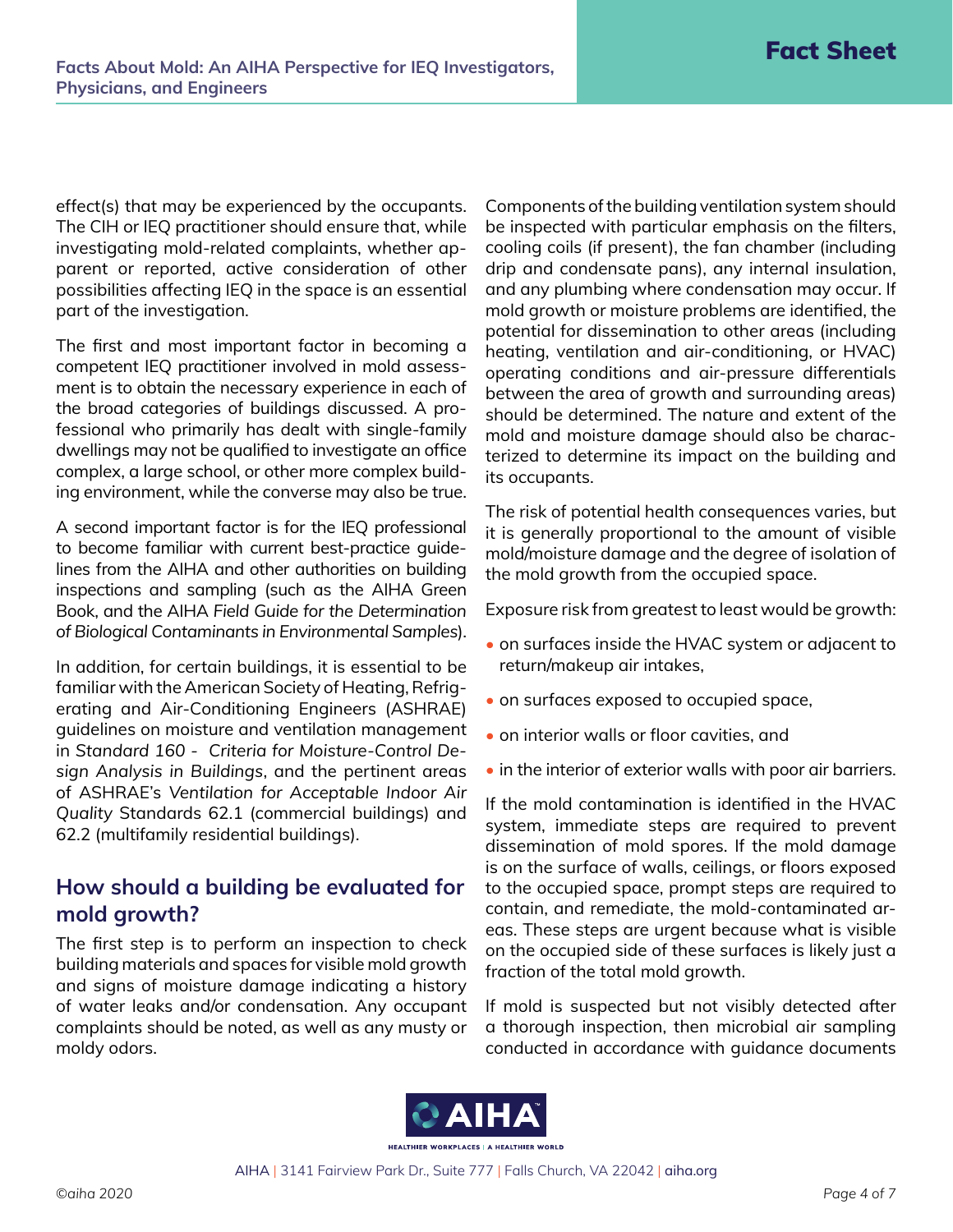can be useful. This sampling may reveal evidence of indoor mold amplification or reservoirs, particularly of mold that is considered "hidden" behind walls and other building structures.

Air and/or settled dust sampling can be used to defend hypotheses about the nature of the contamination, "hidden" sources of contamination, and whether the levels of mold spores in the indoor air are similar to the levels of mold spores in the outdoor air. Laboratories vary in experience and proficiency: using an AIHA-LAP, LLC EMLAP accredited lab, or ISO 17025 equivalent is recommended.

There are several potential audiences for the reports of mold investigations. Regardless of the nature of the client (homeowner, insurance agent, large property company, government), reports must provide information that can (a) be translated into an action plan for repair and rehabilitation of the space; (b) provide a basis for protecting occupants and remediation workers' health; and (c) be useful in certain situations for the personal physician and/or public health officials. As discussed in the AIHA Green Book, investigators should provide clear and consistent field notes in sufficient detail to allow the fieldwork and sampling data, if any, to be interpreted, verified, and repeated.

Recent guidelines from AAAAI focus on factors that promote allergen and contaminant production (often called "facilitating factors," or conditions that are necessary for allergen-producing organisms; in this case, moisture) and reservoirs. In this context, properly conducted building inspections, which depend on the training and experience of the investigator(s), are essential to the physician's evaluation of a patient's residence or other occupied environment when respiratory symptoms are the major problem.

Physicians reviewing such reports should find clearly described key elements, and they should be able to judge the quality of the data and observations in a report. At a minimum, reports should include a statement of purpose and limitations, observations, results of any testing, conclusions, and recommendations. Reports generated by IEQ practitioners should not include any speculation or conclusions concerning medical causation, or any other conclusions not within the expertise of the IEQ practitioner.

#### **HVAC Engineers**

As noted in the *ASHRAE Position Document on Limiting Indoor Mold and Dampness in Buildings*,

Based on past observation of problem buildings, dampness sufficient to cause problems seldom has a single cause. More often, a series of events, including decisions in many areas of professional and personal responsibility, combine in complex ways to cause a problem. Therefore, it is not appropriate to assign responsibility for building dryness to any one group, because it is not likely that any one group can prevent a problematic level of dampness, mold, and microbial growth by their actions alone.

Where relevant, mold and dampness investigations conducted by CIHs and other professional investigators should follow protocols defined in the AIHA Green Book. These protocols require detailed investigations and reporting on the HVAC system and other relevant factors affecting dampness and mold growth and exposure.

These Green Book protocols have been developed by ASHRAE members who are also involved with AIHA. Thus, terminology and the level of detail provided is designed to be familiar to the practicing engineer in the event there is a mold issue requiring upgrading of the HVAC system (Horner, 2017).

It is not unusual for buildings to have several concurrent problems that affect IEQ or the perception of poor IEQ. Aside from mold damage, studies of oc-

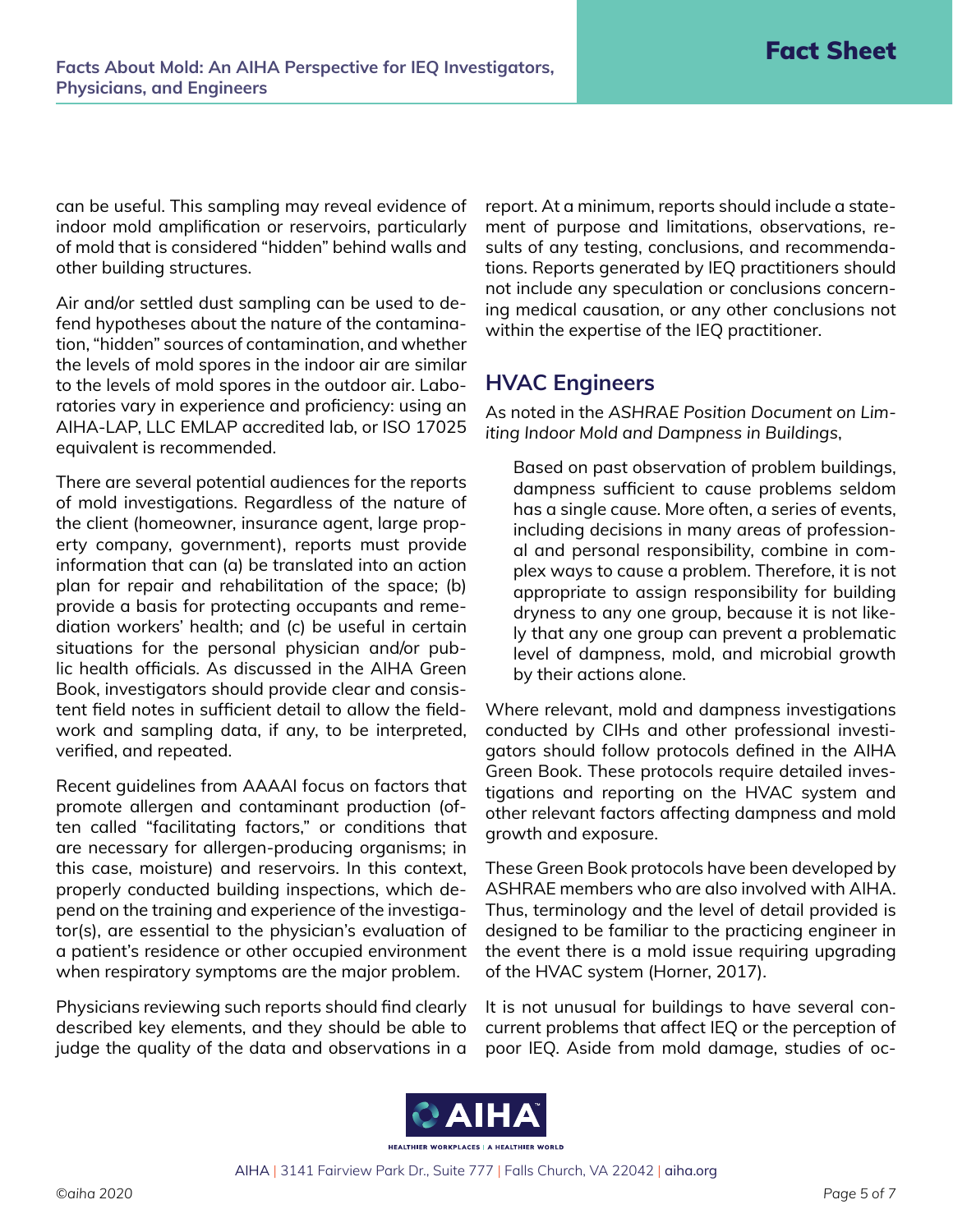cupant complaints find that a high percentage are the result of inadequate fresh air, poor temperature and humidity management, inadequate control of contaminants from outdoor air, contaminants arising from equipment or activities within the building or house If present, these factors should normally be reported if AIHA IEQ protocols are being followed.

Other protocols that may be useful include the development of a mold-prevention program. This might include identifying areas in the building where condensation might occur and where the building is constructed of mold-sensitive materials.

#### **Allergists and Allied Specialists**

Ensuring the best patient care requires that mold and dampness contaminants be considered during patient evaluations. Two AAAAI clinical practice parameters discuss the fact that most exposure to cockroach and house dust mite allergens occurs in residential housing (Portnoy et al., 2013a, 2013b). Current best practice for the clinical management of patients who may be allergic to mold suggests the need to evaluate the housing conditions in a stepwise fashion (Kennedy et al., 2019).

For house dust mites (Portnoy et al. 2013b), and mold and dampness (Chew et al. 2016), questionnaires tailored to geographic locations in the United States and Canada have been developed to allow a physician or nurse to make a quick assessment as to whether or not a home assessment might be useful for asthma management. The basic principle is to eliminate *facilitating factors*, or conditions that are necessary for allergen-producing organisms. These conditions would include reducing material settled dust burdens and reducing moisture problems.

Making it difficult for unnecessary and unwanted organisms to survive in a building is a useful intervention (Kader et al., 2018; Kennedy et al., 2019). Relevant interventions for both house dust mites and mold include reducing settled dust burdens and reducing humidity where condensation can occur. (See detailed discussion in Portnoy et al., 2013a, 2013b.) In addition to improved patient care, whether applied to large commercial buildings or residential buildings, effective interventions to reduce indoor allergen burdens are known to, or are expected to, have a positive return on investment (Horner, 2017; Krieger et al., 2010).

AIHA protocols for inspections in the AIHA Green Book were specifically developed in the context of patients who are potentially allergic to environmental allergens (Barnes et al., 2016). Similarly, the health information in the current AIHA guidance on mold investigations is aligned with material from the AAAAI (Mendell et al., 2020).

#### **References**

Listings of indoor air quality consultants can be obtained from AIHA's Consultants Listing, although AIHA does not recommend specific consultants. Additional technical information is included in the following sources.

American Society of Heating, Refrigerating and Air-Conditioning Engineers. (2009). *Criteria for moisture-control design analysis in buildings.* ASHRAE.

American Society of Heating, Refrigerating and Air-Conditioning Engineers. (2018). *Position document on limiting indoor mold and dampness in buildings.* ASHRAE

American Society of Heating, Refrigerating and Air-Conditioning Engineers. (2019a). *Position document on indoor air quality.* Retrieved from [https://](https://www.ashrae.org/file%20library/about/position%20documents/ashrae---limiting-indoor-mold-and-dampness-in-buildings.pdf) [www.ashrae.org/file%20library/about/position%20](https://www.ashrae.org/file%20library/about/position%20documents/ashrae---limiting-indoor-mold-and-dampness-in-buildings.pdf) [documents/ashrae---limiting-indoor-mold-and](https://www.ashrae.org/file%20library/about/position%20documents/ashrae---limiting-indoor-mold-and-dampness-in-buildings.pdf)[dampness-in-buildings.pdf](https://www.ashrae.org/file%20library/about/position%20documents/ashrae---limiting-indoor-mold-and-dampness-in-buildings.pdf)